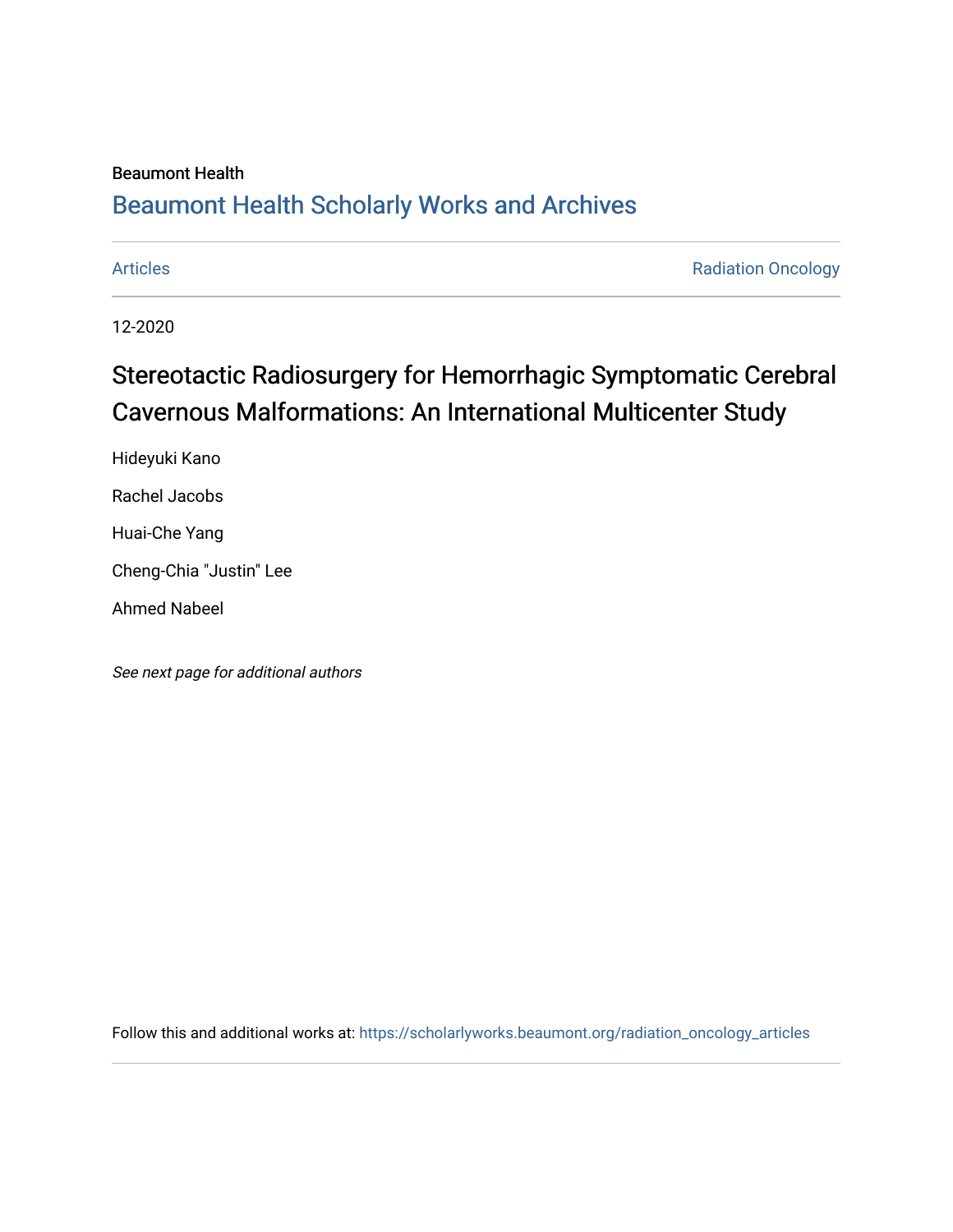### Authors

Hideyuki Kano, Rachel Jacobs, Huai-Che Yang, Cheng-Chia "Justin" Lee, Ahmed Nabeel, Khaled Abdelkarim, Reem Emad, Amr El-Shehaby, Wael Reda, Sameh Tawadros, Piettar Khalil, Roman Liscak, Khumar Guseynova, Charles Touchette, David Mathieu, Lydia Ren, Jason P Sheehan, Nasser Mohammed, Herwin Speckter, Muayad Almahariq, Inga Grills, Caleb E Feliciano, Rafael Rodriguez-Mercado, and L Dade Lunsford